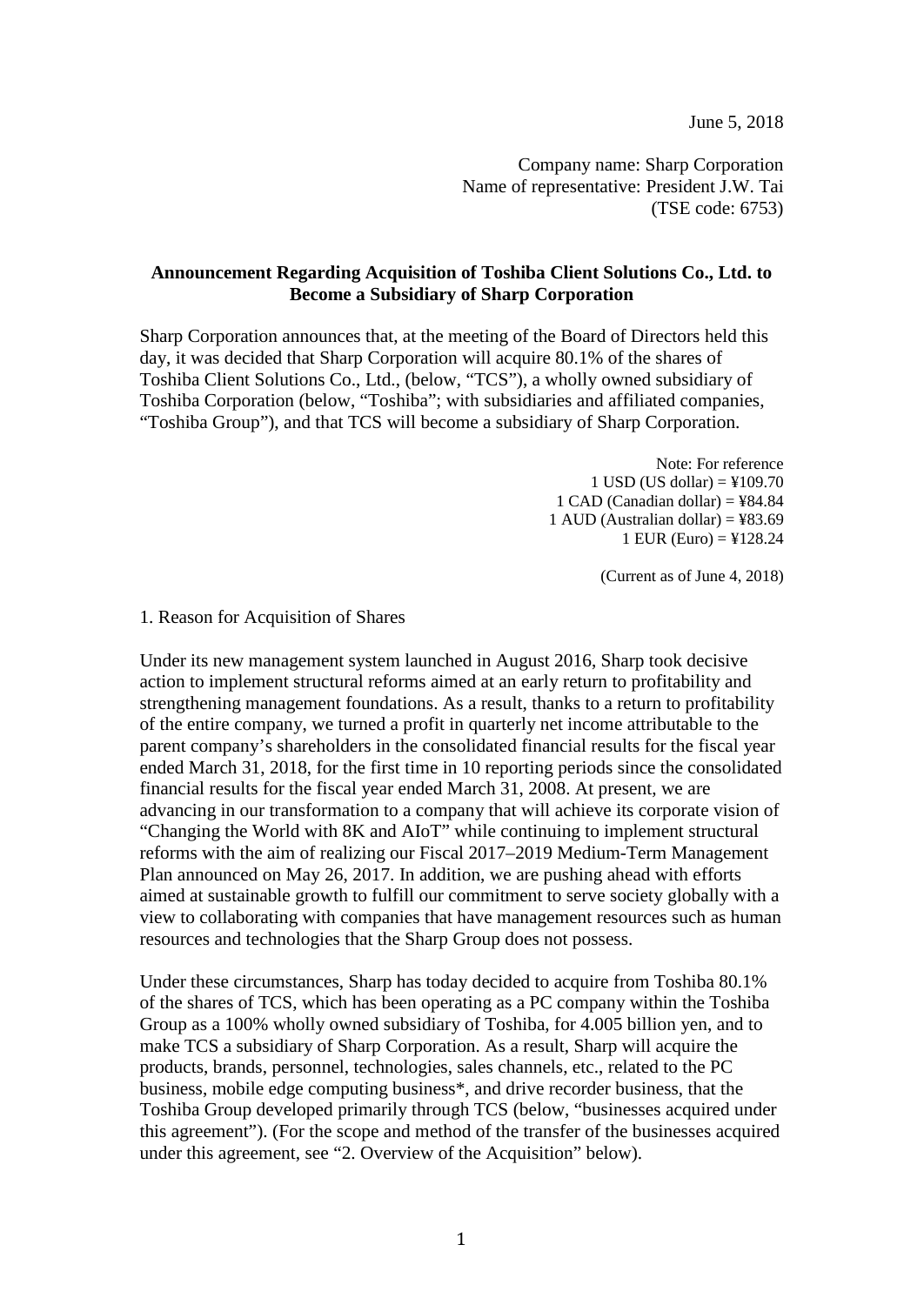\*A business concept under which mobile devices are used to improve work efficiency and productivity at work sites at the edge of networks.

The idea is that through Sharp incrementally acquiring the businesses in question from the Toshiba Group under this agreement, it will enable us to pursue mutual business growth through synergistic collaboration in our respective business areas. Specifically, we will combine Sharp's cutting-edge technologies and devices such as our displays and various sensors with the leading-edge products and services that TCS possesses, and by linking to our AIoT platforms, we will further enhance the added value of our products and services, promote the adoption of smart features in the home and office, and further strengthen our ability to offer competitive AIoT solutions in global markets. By demonstrating our management competence and capabilities nurtured under the new management structure, this business acquisition will without doubt be linked to improved corporate value of the Sharp Group.

# 2. Overview of the Acquisition

(1) Transfer of the subsidiaries in question to TCS (referred to as subsidiaries in ① to ⑦ below)

i) TCS currently owns ① Tama Toshiba Information Equipments Co., Ltd. (TJK) as its subsidiary.

ii) Under this agreement, the Toshiba Group plans to execute the following by the share transfer date of this agreement (see "6. Schedule" below).

• Transfer the following three companies, which are subsidiaries of Toshiba, as subsidiaries under TCS:

- ② Toshiba Information Equipment (Hangzhou) Co., Ltd. (TIH)
- ③ Toshiba Client Solutions ANZ Pty. Ltd. (TCSAN)

④ Toshiba Client Solutions Canada Ltd. (TCSC)

• Transfer the PC business from the following three companies, which are Toshiba's subsidiaries, to subsidiaries to be established under TCS in the future:

⑤ Toshiba America Information Systems, Inc. (TAIS)

- ⑥ Toshiba Europe GmbH (TEG)
- ⑦ Toshiba Singapore Pte., Ltd. (TSP)

iii) As a result of the above, TCS will have seven subsidiaries.

(2) On the share transfer date of this transaction, Toshiba will transfer 80.1% of the shares of TCS to Sharp (see "6. Schedule" below). As a result, TCS and the abovementioned seven companies will become subsidiaries of Sharp. It should also be noted that, among these, the companies that are expected to become specified subsidiaries of Sharp are TCS, ② TIH, and ③ TCSAN. Details of (1) above shall be finalized upon consultation between the two companies in the future, and may change depending on situation within Sharp and other factors.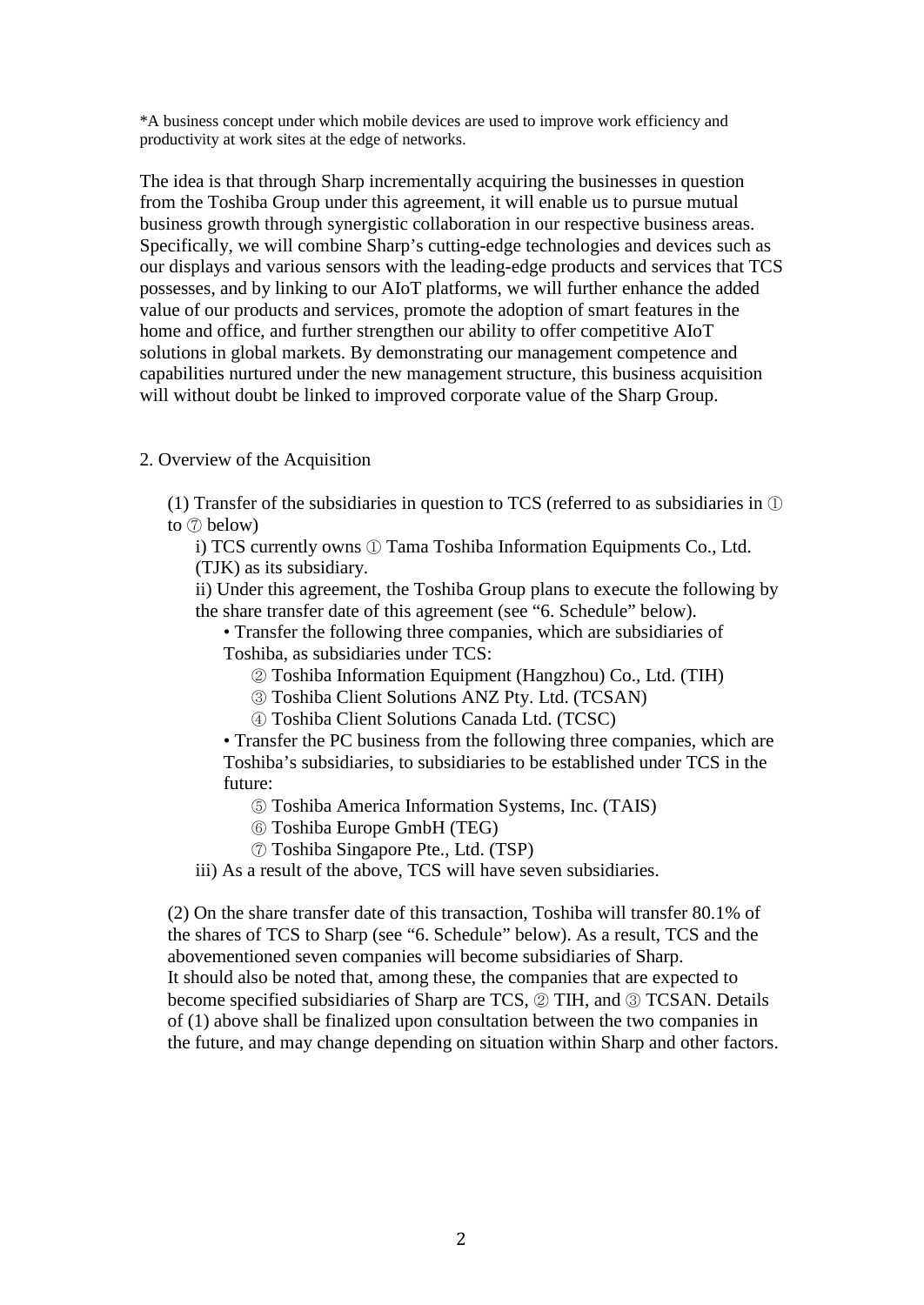# 3. Overview of Subsidiaries to Be Transferred

An overview of the subsidiaries to be transferred follows below. It should also be noted that no relationships of note exist with any of them in terms of capital, personnel, or business, nor do these companies fall under the category of parties related to Sharp.

| 1. Name                                                                                               | Toshiba Client Solutions Co., Ltd.                                                                                        |                                   |                            |  |
|-------------------------------------------------------------------------------------------------------|---------------------------------------------------------------------------------------------------------------------------|-----------------------------------|----------------------------|--|
| 2. Location                                                                                           | <b>NBF Toyosu Garden Front</b><br>5-6-15 Toyosu, Koto-ku, Tokyo, Japan                                                    |                                   |                            |  |
| 3. Job title and name of<br>representative                                                            | Kiyofumi Kakudo, President & CEO                                                                                          |                                   |                            |  |
| 4. Business description                                                                               | Development, manufacture, sales, and support and<br>service of PCs and system solutions products for the<br>global market |                                   |                            |  |
| 5. Capitalization                                                                                     | 2.2 billion yen                                                                                                           |                                   |                            |  |
| 6. Date established                                                                                   | September 9, 1954 <sup>(*1)</sup>                                                                                         |                                   |                            |  |
| 7. End of fiscal year                                                                                 | March                                                                                                                     |                                   |                            |  |
| 8. Major shareholder and<br>shareholding ratio                                                        | <b>Toshiba Corporation 100%</b>                                                                                           |                                   |                            |  |
| 9. Operating results and financial condition of the company during the last three years<br>$(*1)(*2)$ |                                                                                                                           |                                   |                            |  |
| Fiscal year                                                                                           | <b>Ended March</b><br>2016                                                                                                | <b>Ended March</b><br>2017        | <b>Ended March</b><br>2018 |  |
| Net assets (equity)                                                                                   |                                                                                                                           | 1,864 million<br>yen              | $(6,329$ million<br>yen)   |  |
| <b>Total assets</b>                                                                                   |                                                                                                                           | 50,528 million<br>yen             | 39,889 million<br>yen      |  |
| Net assets per share                                                                                  |                                                                                                                           | 773.15 yen                        | $(1,438.38 \text{ yen})$   |  |
| Net sales                                                                                             |                                                                                                                           | 165,056 million<br>yen            | 146,681 million<br>yen     |  |
| Operating income                                                                                      |                                                                                                                           | $(1,768 \text{ million})$<br>yen) | $(8,375$ million<br>yen)   |  |
| Recurring profit                                                                                      |                                                                                                                           | $(2,155$ million<br>yen)          | $(8,662$ million<br>yen)   |  |
| Net income                                                                                            |                                                                                                                           | $(1,764$ million<br>yen)          | $(8,211$ million<br>yen)   |  |
| Net income per share                                                                                  |                                                                                                                           | $(731.84 \text{ yen})$            | $(1,866.04 \text{ yen})$   |  |
| Dividend per share                                                                                    |                                                                                                                           |                                   |                            |  |

 $(1)$  TCS was established on April 1, 2016 by via a company split that transferred the Toshiba Group's PC business to Toshiba Information Equipments Co., Ltd. (name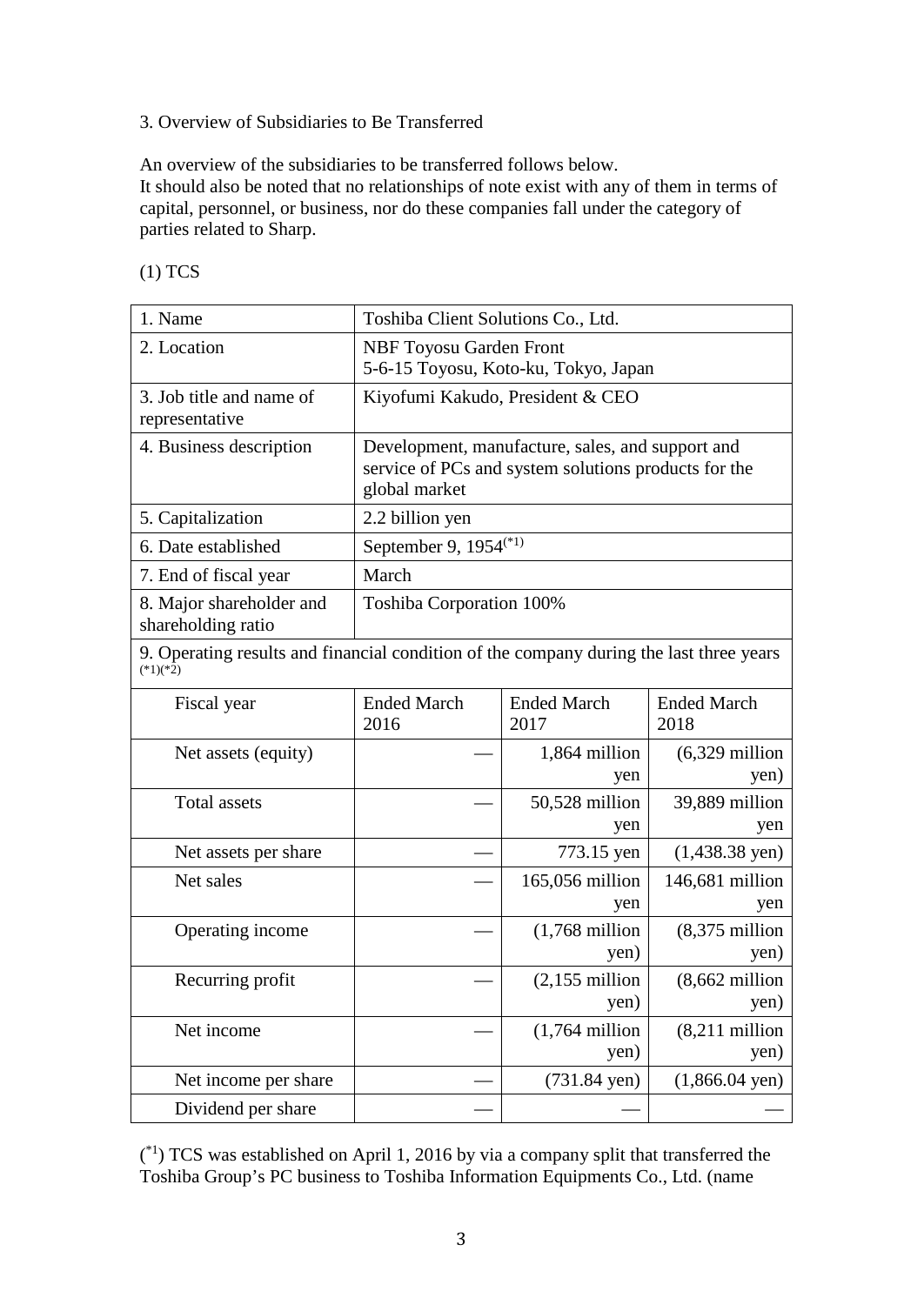changed to Toshiba Client Solutions Co., Ltd. on April 1, 2016). Consequently, financial data for the fiscal year ended March 31, 2016 is information prior to the company split, and is therefore not noted.

 $(2)$  Operating results and financial condition for the year ended March 31, 2018 are pre-audit figures and are thus for reference only and subject to change in the future.

| 1. Name                                                                                 | Toshiba Information Equipment (Hangzhou) Co., Ltd.                             |                               |                               |  |
|-----------------------------------------------------------------------------------------|--------------------------------------------------------------------------------|-------------------------------|-------------------------------|--|
| 2. Location                                                                             | M12-19-1, Hangzhou Export Processing Zone of<br>Zhejiang, Hangzhou, P.R. China |                               |                               |  |
| 3. Job title and name of<br>representative                                              | Chiharu Fukuda, President                                                      |                               |                               |  |
| 4. Business description                                                                 | Development and manufacture of PCs and related<br>equipment                    |                               |                               |  |
| 5. Capitalization                                                                       | 34 million USD                                                                 |                               |                               |  |
| 6. Date established                                                                     | June 18, 2002                                                                  |                               |                               |  |
| 7. End of fiscal year                                                                   | December                                                                       |                               |                               |  |
| 8. Major shareholder and<br>shareholding ratio                                          | Toshiba Corporation 100% (including indirect<br>ownership 10%)                 |                               |                               |  |
| 9. Operating results and financial condition of the company during the last three years |                                                                                |                               |                               |  |
| Fiscal year                                                                             | <b>Ended December</b><br>2015                                                  | <b>Ended December</b><br>2016 | Ended<br>December 2017        |  |
| Net assets (equity)                                                                     | 57,691 thousand<br><b>USD</b>                                                  | 55,283 thousand<br><b>USD</b> | 53,283 thousand<br><b>USD</b> |  |
| <b>Total assets</b>                                                                     | 174,330<br>thousand USD                                                        | 227,111<br>thousand USD       | 229,044<br>thousand USD       |  |
| Net assets per share                                                                    | 289,920 yen                                                                    | 268,332 yen                   | 250,875 yen                   |  |
| Net sales                                                                               | 848,431<br>thousand USD                                                        | 750,884<br>thousand USD       | 808,962<br>thousand USD       |  |
| Operating income                                                                        | 13,771 thousand<br><b>USD</b>                                                  | 11,415 thousand<br><b>USD</b> | 9,491 thousand<br><b>USD</b>  |  |
| Recurring profit                                                                        | 14,209 thousand<br><b>USD</b>                                                  | 11,741 thousand<br><b>USD</b> | 9,574 thousand<br><b>USD</b>  |  |
| Net income                                                                              | 10,392 thousand<br><b>USD</b>                                                  | 6,945 thousand<br><b>USD</b>  | 7,577 thousand<br><b>USD</b>  |  |
| Net income per share                                                                    | 52,408 yen                                                                     | 31,756 yen                    | 35,464 yen                    |  |
| Dividend per share                                                                      | 66,779 yen                                                                     | 42,764 yen                    | 44,826 yen                    |  |

(2) Toshiba Information Equipment (Hangzhou) Co., Ltd. (TIH)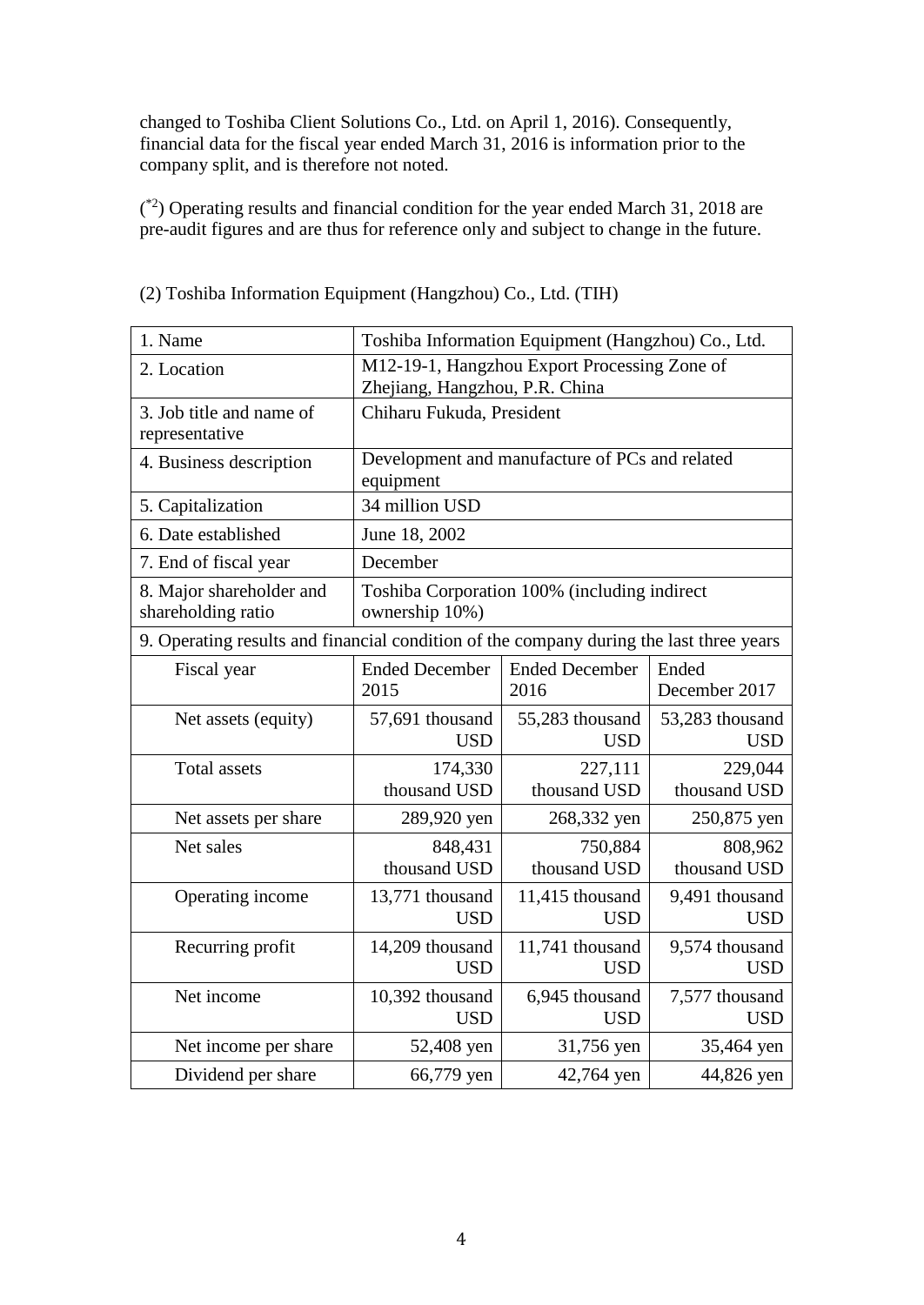|  |  |  | (3) Toshiba Client Solutions ANZ Pty. Ltd. (TCSAN) |
|--|--|--|----------------------------------------------------|
|  |  |  |                                                    |

| 1. Name                                                                                           | Toshiba Client Solutions ANZ Pty Limited           |                               |                               |
|---------------------------------------------------------------------------------------------------|----------------------------------------------------|-------------------------------|-------------------------------|
| 2. Location                                                                                       | 12-24 Talavera Rd., North Ryde, NSW 2113 Australia |                               |                               |
| 3. Job title and name of<br>representative                                                        | Mark Whittard, Managing Director                   |                               |                               |
| 4. Business description                                                                           | Sales, etc., of PCs and related equipment          |                               |                               |
| 5. Capitalization                                                                                 | 6,900 thousand AUD                                 |                               |                               |
| 6. Date established                                                                               | July 28, 2016                                      |                               |                               |
| 7. End of fiscal year                                                                             | March                                              |                               |                               |
| 8. Major shareholder and<br>shareholding ratio                                                    | <b>TAIS 100%</b>                                   |                               |                               |
| 9. Operating results and financial condition of the company during the last three years<br>$(*1)$ |                                                    |                               |                               |
| Fiscal year                                                                                       | Ended<br>March<br>2016                             | Ended March 2017              | Ended March 2018              |
| Net assets (equity)                                                                               |                                                    | 9,566 thousand<br><b>AUD</b>  | 11,809 thousand<br><b>AUD</b> |
| <b>Total assets</b>                                                                               |                                                    | 52,490 thousand<br><b>AUD</b> | 35,389 thousand<br><b>AUD</b> |
| Net assets per share                                                                              |                                                    | $119$ yen                     | $140$ yen                     |
| Net sales                                                                                         |                                                    | 60,732 thousand<br><b>AUD</b> | 99,917 thousand<br><b>AUD</b> |
| Operating income                                                                                  |                                                    | 3,994 thousand<br><b>AUD</b>  | 3,899 thousand<br><b>AUD</b>  |
| Recurring profit                                                                                  |                                                    | 3,770 thousand<br><b>AUD</b>  | 3,417 thousand<br><b>AUD</b>  |
| Net income                                                                                        |                                                    | 2,666 thousand<br><b>AUD</b>  | 2,221 thousand<br><b>AUD</b>  |
| Net income per share                                                                              |                                                    | 32 yen                        | 28 yen                        |
| Dividend per share                                                                                |                                                    | $0$ yen                       | $0$ yen                       |

 $(1)$  Operating results and financial condition for the year ended March 31, 2018 are pre-audit figures and are thus for reference only and subject to change in the future.

(4) Overview of Other Related Subsidiaries

Since the other companies  $\mathbb D$  and  $\mathbb Q$  through  $\mathbb D$  are not meeting disclosure standards at the present time, only an overview will be given.

Note that operating results and financial condition for the year ended March 31, 2018 are pre-audit figures and are thus for reference only and subject to change in the future.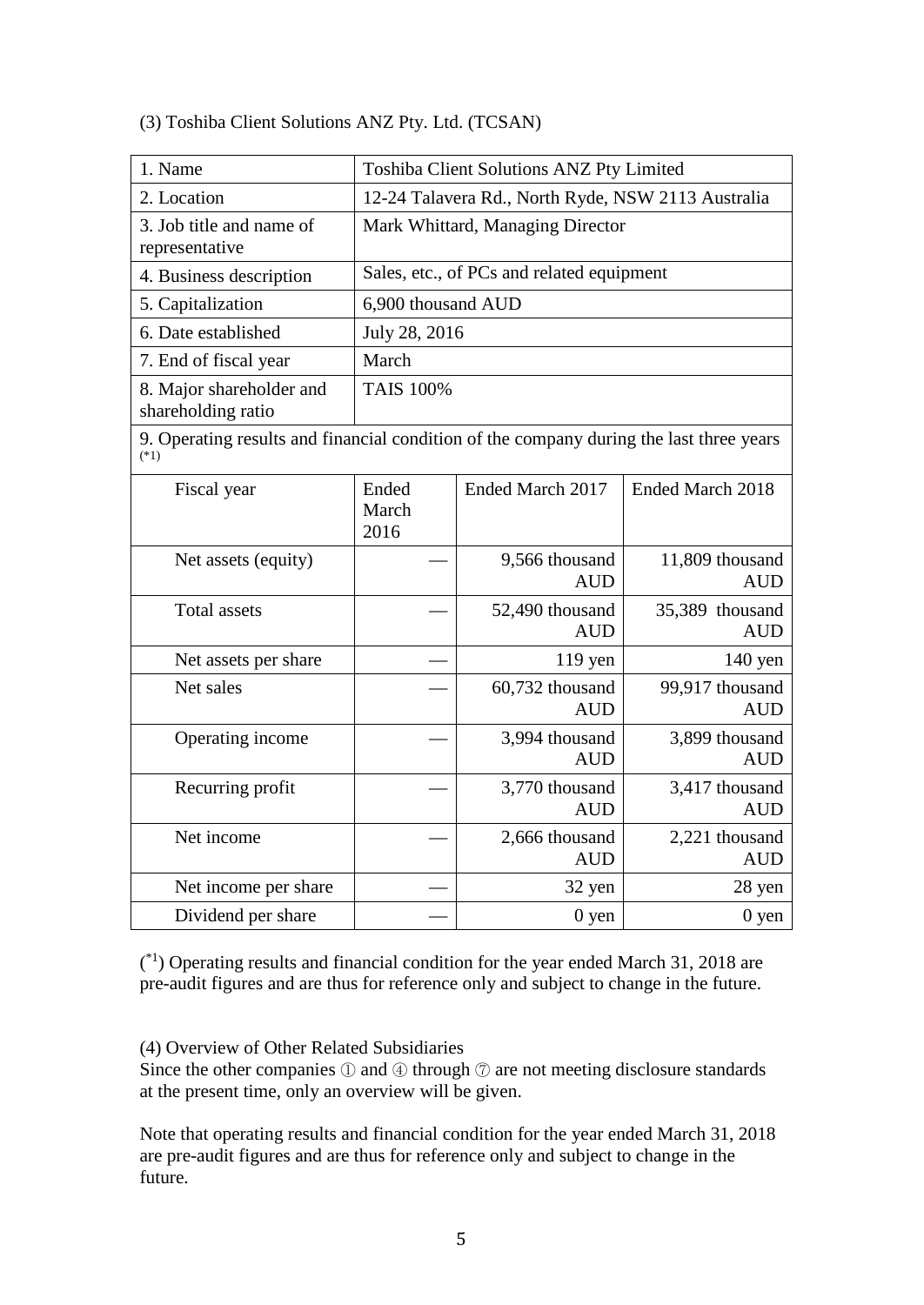| Subsidiary<br>name             | 1 TJK                                                                                                                       | 4 TCSC                                             | 5 TAIS                                             | 6 TEG                                              | $(7)$ TSP                                             |
|--------------------------------|-----------------------------------------------------------------------------------------------------------------------------|----------------------------------------------------|----------------------------------------------------|----------------------------------------------------|-------------------------------------------------------|
| <b>Business</b><br>description | Sales, repair,<br>maintenance,<br>electrical<br>engineering<br>work, etc. for<br>PCs, servers,<br>system<br>solutions, etc. | Sales, etc., of<br>PCs and<br>related<br>equipment | Sales, etc.,<br>of PCs and<br>related<br>equipment | Sales, etc.,<br>of PCs and<br>related<br>equipment | Sales, etc.,<br>of PCs<br>and<br>related<br>equipment |
| Capitalization                 | 25 million yen                                                                                                              | 1 million<br>CAD                                   | 192 USD                                            | 64.3<br>million<br><b>EUR</b>                      | 5.9<br>million<br><b>USD</b>                          |
| Fiscal year                    | <b>Ended March</b><br>2018                                                                                                  | Ended<br>March 2018                                | Ended<br>March<br>2018                             | Ended<br>March<br>2018                             | Ended<br>March<br>2018                                |
| <b>Total assets</b>            | 762 million ye<br>n                                                                                                         | 27,233<br>thousand<br>CAD                          | 135,715<br>thousand<br><b>USD</b>                  | 212,125<br>thousand<br><b>EUR</b>                  | 32,754<br>thousand<br><b>USD</b>                      |
| Net sales                      | 2,328 million<br>yen                                                                                                        | 55,843<br>thousand<br>CAD                          | 210,599<br>thousand<br><b>USD</b>                  | 475,414<br>thousand<br><b>EUR</b>                  | 68,564<br>thousand<br><b>USD</b>                      |
| Operating<br>income            | 9 million yen                                                                                                               | 1,807<br>thousand<br>CAD                           | (3,926)<br>thousand<br><b>USD</b>                  | (103, 142)<br>thousand<br>EUR)                     | 2,783<br>thousand<br><b>USD</b>                       |
| Net income                     | 12 million yen                                                                                                              | 1,325<br>thousand<br>CAD                           | (4,580)<br>thousand<br>$USD$ )                     | (85,789)<br>thousand<br>EUR)                       | 3,885<br>thousand<br><b>USD</b>                       |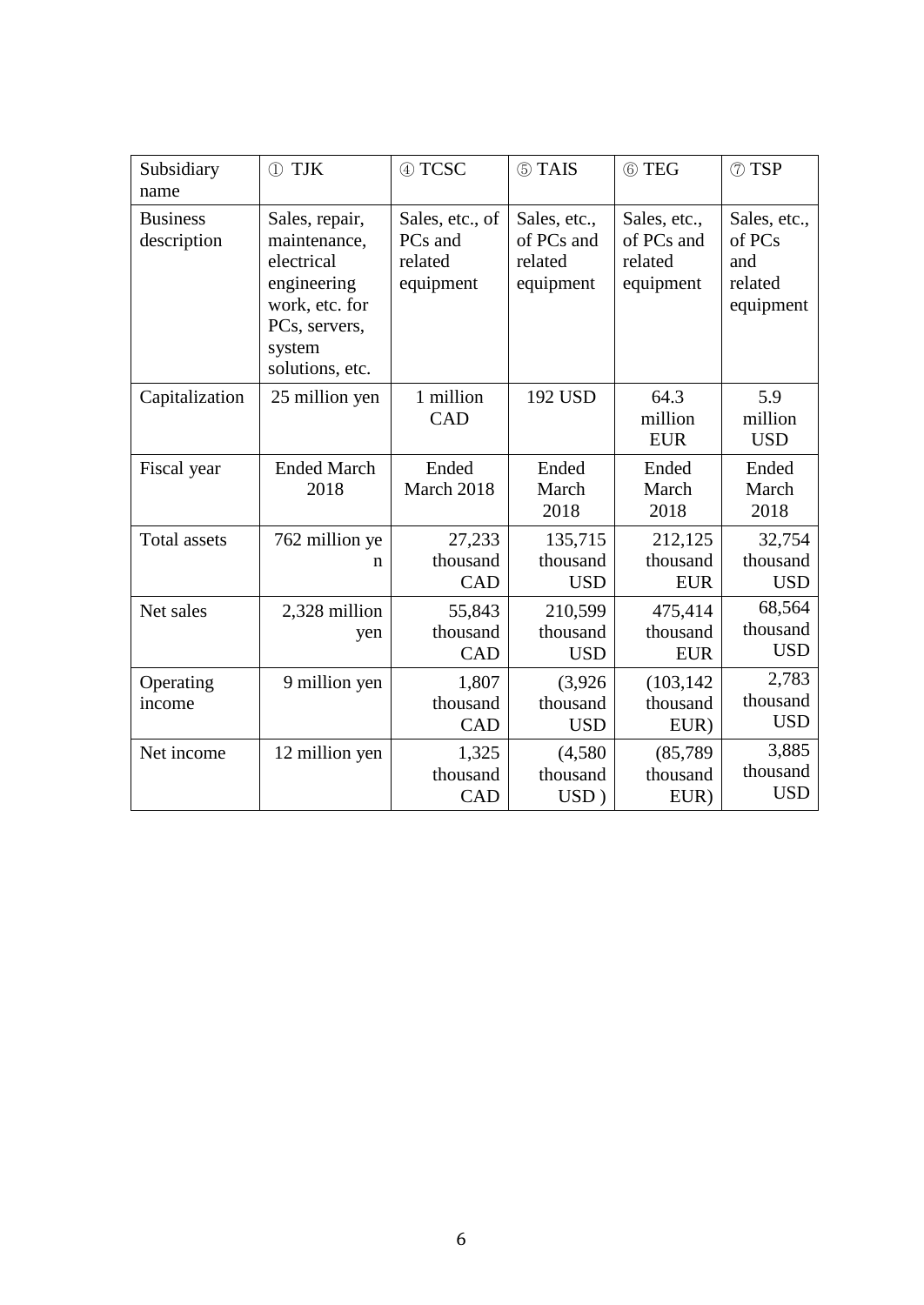| 1. Name                                                                 | <b>Toshiba Corporation</b>                                                                   |  |  |
|-------------------------------------------------------------------------|----------------------------------------------------------------------------------------------|--|--|
| 2. Location                                                             | 1-1-1 Shibaura, Minato-ku, Tokyo, Japan                                                      |  |  |
| 3. Job title and name of<br>representative                              | Satoshi Tsunakawa, President & CEO                                                           |  |  |
| 4. Business description                                                 | Energy system solutions                                                                      |  |  |
|                                                                         | Infrastructure system solutions                                                              |  |  |
|                                                                         | Storage and device solutions                                                                 |  |  |
|                                                                         | <b>Industrial ICT solutions</b>                                                              |  |  |
| 5. Capitalization                                                       | 499.9 billion yen                                                                            |  |  |
| 6. Date established                                                     | June 25, 1904                                                                                |  |  |
| 7. Consolidated net assets                                              | 1,010.7 billion yen                                                                          |  |  |
| 8. Consolidated total assets                                            | 4,458.2 billion yen                                                                          |  |  |
| 9. Major shareholders and                                               | Goldman, Sachs & Co. Reg 14.6%                                                               |  |  |
| shareholding ratios                                                     | Goldman Sachs International 6.9%                                                             |  |  |
|                                                                         | <b>ECM MF 4.9%</b>                                                                           |  |  |
|                                                                         | Credit Suisse Securities (USA) LLC Spcl. for Excl.<br>Ben 3.3%                               |  |  |
|                                                                         | <b>MSCO Customer Securities 2.6%</b>                                                         |  |  |
| 10. Relationship between the listed company and the company in question |                                                                                              |  |  |
| Capital relationship                                                    | Not applicable                                                                               |  |  |
| Personnel relationship                                                  | One of our outside directors concurrently serves as<br>an executive officer of said company. |  |  |
| Business relationship                                                   | Business relationships exist with the company,<br>such as product sales.                     |  |  |
| Applicable situation to related<br>parties                              | Not applicable                                                                               |  |  |

4. Overview of Counterparty to Share Acquisition Agreement (as of March 31, 2018)

5. Number of Shares to Be Transferred and Status of Share Ownership Before and After Transfer

(1) Number of shares owned before the transfer: 0 shares (ownership percentage: 0%) (2) Number of shares to be transferred and consideration for same: 3,524,400 shares (ownership percentage: 80.1%) (4.005 billion yen [rough estimate; see \*4 below]) (3) Number of shares owned after transfer: 3,524,400 shares (ownership percentage: 80.1%)

 $($ \*4) Consideration for this transfer is based on financial figures of the companies being transferred, including TCS, as of December 31, 2017. Since the ultimate transfer consideration will be determined based on the financial figures at the time of transfer, the amount of the consideration may be adjusted *ex post facto*.